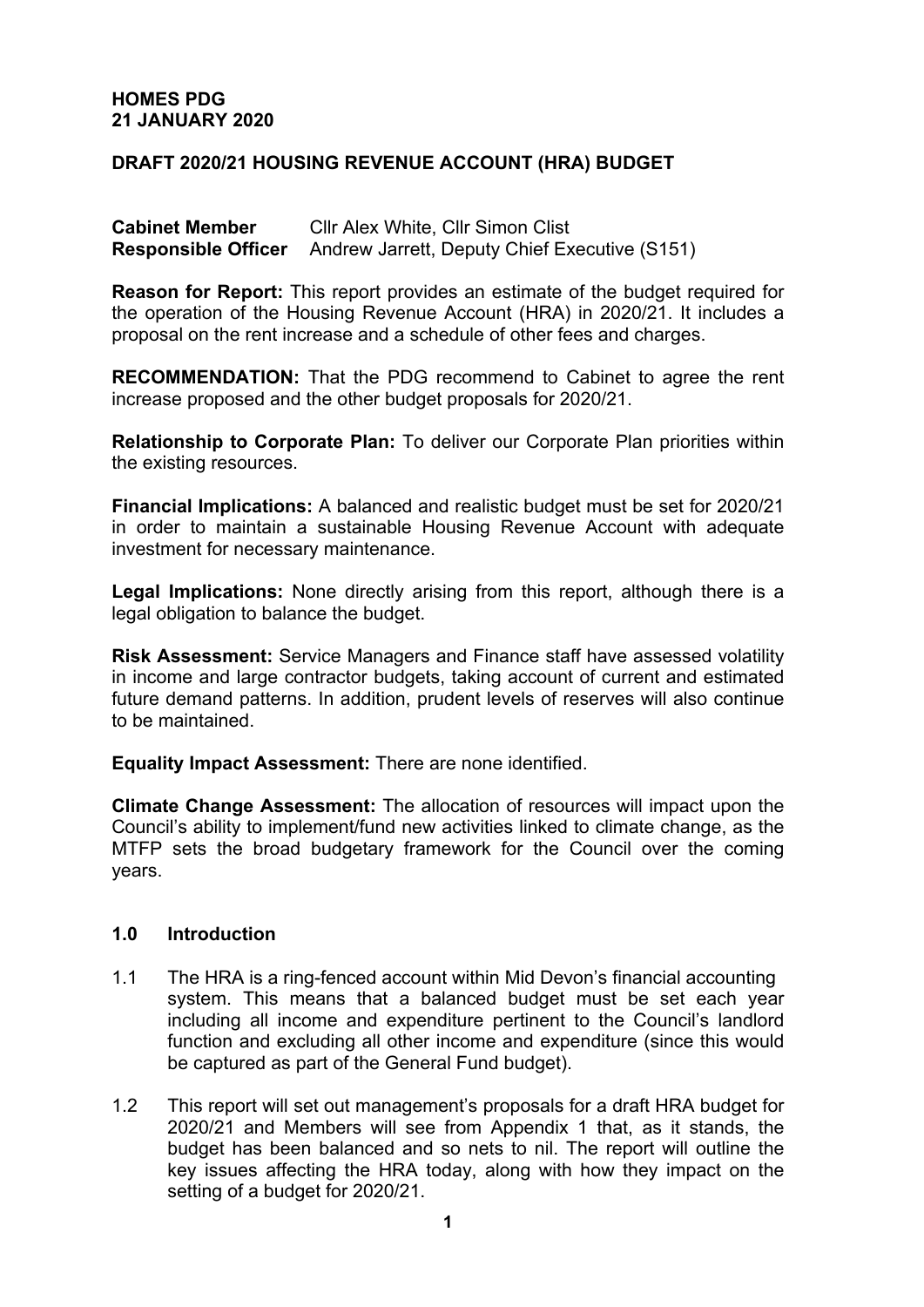### **2.0 Key issues**

### Right to Buy Property Sales

- 2.1 Central Government has imposed a Right to Buy (RTB) policy on local authority landlords which provides an incentive to tenants to exercise their right to buy.
- 2.2 What a tenant pays when they exercise their Right to Buy varies, but the discount from the market rate can be significant. The Council only retains a portion of any sale value, with the balance returned to Central Government. If we fail to spend sufficient funds on building new homes during the three years following the sale of that property, a further part of the original sales proceeds retained by the HRA are returned to Central Government.

### **Rent proposal**

2.3 In 2015 Central Government announced that social and affordable rents would decrease by 1% each year for the four years from 2016/17 to 2019/20. It is notable that the previous rent reduction imposed by Central government have cost the authority in the region of £2m. The budget proposed for 2020/21 reverts to our previous policy of increasing rents by up to CPI plus 1%, which will result in a maximum increase of 2.7%. Please note that, according to Central Government, Formula Rent is the maximum amount of rent that properties on social rent are to be charged.

# **Other Fees & Charges**

- 2.4 It is proposed to increase garage rents from their current rate of £11.10 to £11.60 per week (calculated on a 48 week basis).
- 2.5 It is proposed to increase ground rents by £25 per annum to bring them to £275 per annum. This will help mitigate increasing costs in maintaining our Housing Stock.

### **HRA Reserve**

2.6 It is anticipated that the HRA reserve balance will stand at approximately £2m at the beginning of 2020/21. There is no plan to utilise the reserve to fund revenue expenditure.

# **Direct Labour Operation (DLO) carrying out non DLO works**

2.7 For 2020/21 the DLO have budgeted to transfer £1.2m of their costs to other areas as well as undertaking £600k disabled adaptations work. This is a huge achievement as well as the obviously demanding task of maintaining an excellent repairs service.

### **3.0 Recommendation**